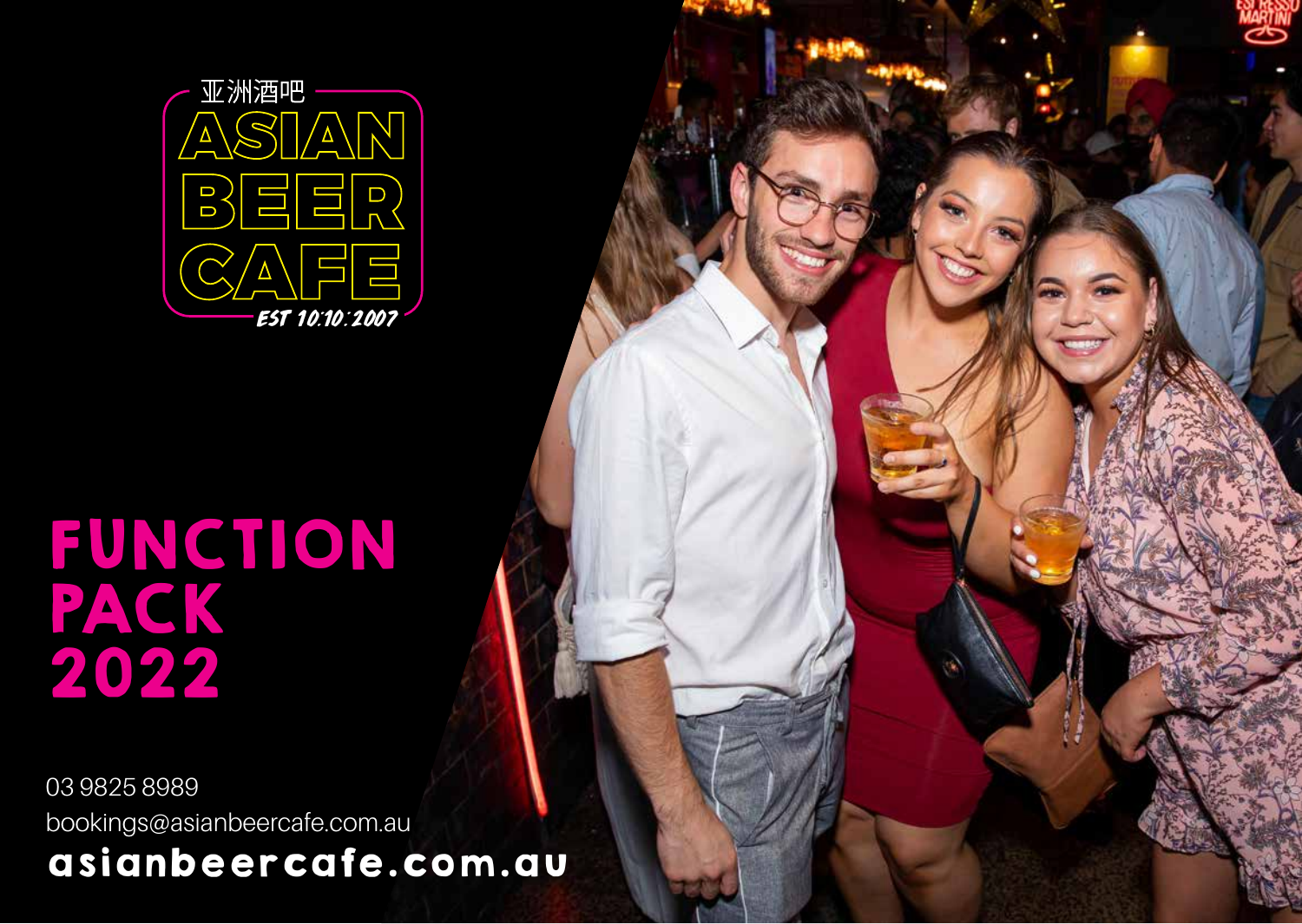

### ABOUT ASIAN BEER CAFE

Asian Beer Café aims to take you on a new and exciting experience every time you enter through the doors. It's all about the mix of authenticity and contemporary decor, with an emphasis on the details.

The atmosphere is honest and modern, and the furniture is simple and rich with tradition. All interior pieces are in a worn Asian style and feature 70 year old recycled materials, including the ironwood from an old cargo ship that was sunk by pirates off the coast of Indonesia.

You will discover classic pub favourites mixed with traditional East Asian flavours in our cuisine – we prepare our dishes with the freshest ingredients, with an Asian Beer Café twist.

Our balcony space is a Melbourne icon, featuring spectacular views over Swanston Street and of Melbourne's State Library – truly one of a kind.

Please note: dependent on the area booked, guests will be required to order drinks at the bar.

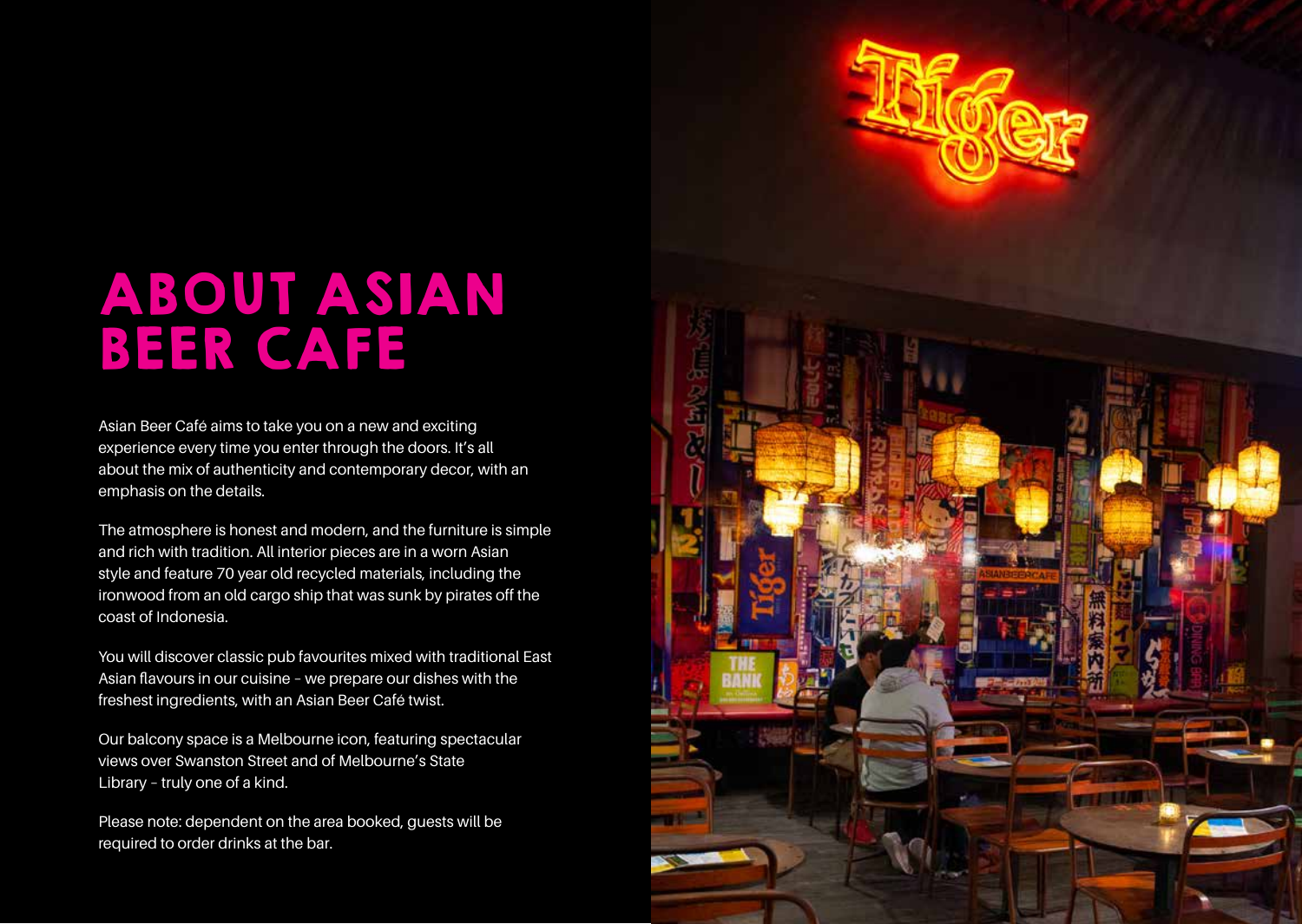# CHAIRMAN'S LOUNGE

The Chairman's Lounge is a fantastic area for functions such as corporate events, office Christmas parties, product launches, or any kind of large gathering. The room contains 94 seats on long high tables, which are perfect for large lunch or dinner parties.

This area can be roped off with security so your function stays private. The lounge features spectacular views of the State Library and has close access to the very popular balcony area.

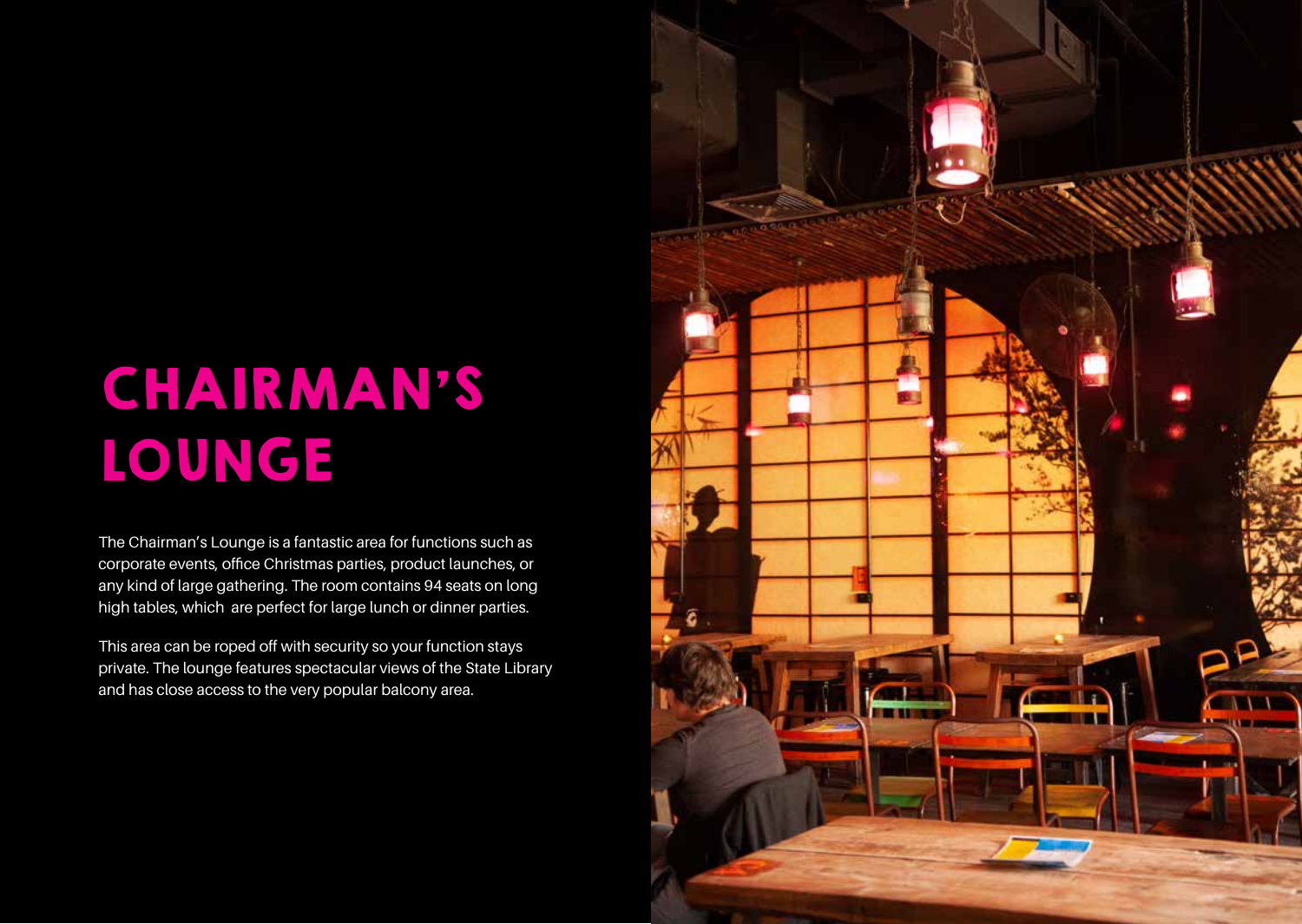## RONIN'S CHAMBER

Ronin's Chamber is the perfect area for corporate lunches, hens and bucks nights and intimate birthday functions. The area is closed off to the public for privacy during functions.

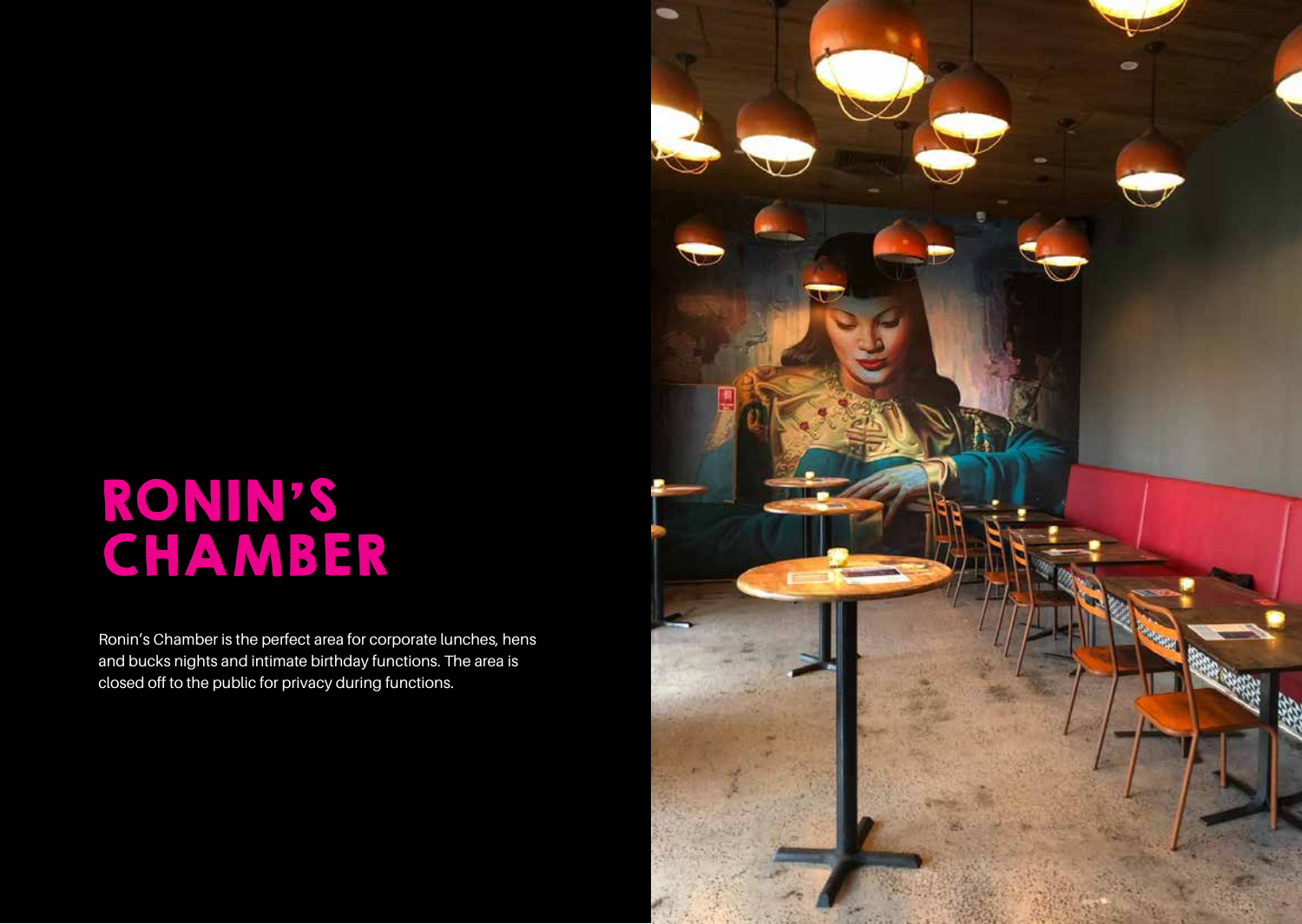### HAREM'S QUARTERS

The Harem's Quarters is the perfect place to host an intimate birthday, hens night or catch up drinks. This private area is sectioned off from the main bar area for more privacy.

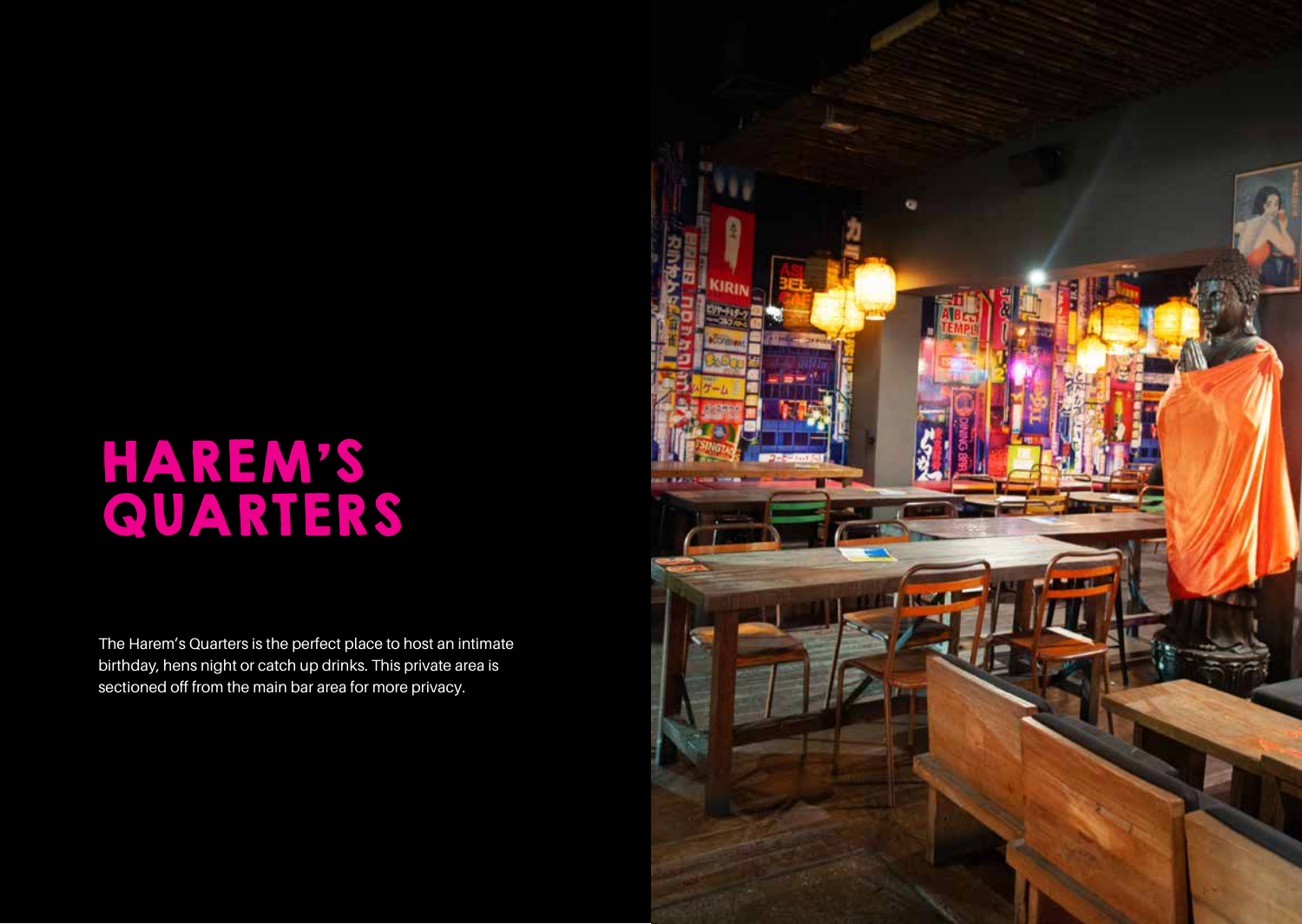## ABC BALCONY

The ABC balcony boasts views with a framed CBD backdrop and overlooking the State Library.

Fully undercover with great heaters, this is the perfect space to hold your function any time of the year!

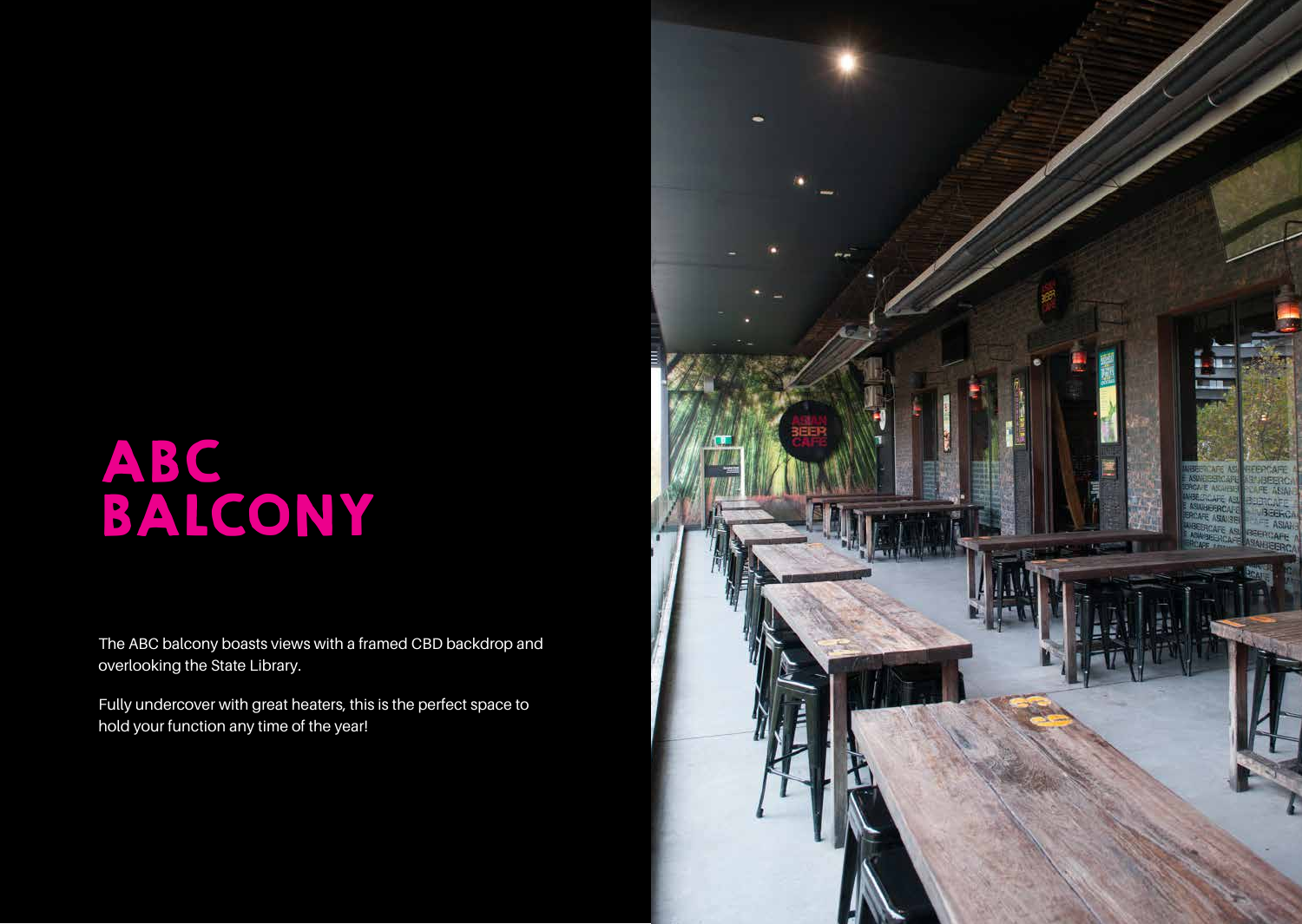# STAND UP CANAPE PACKAGES

### *ROAMING CANAPÉS FOR THE PARTY*

Vegetable Spring Rolls (V) Buffalo Wings (G) Fried Vegetable Gyoza Dumplings (V) Cheeseburger Slider Margherita Pizza (V)

### *DRINKS PACKAGE INCLUDES:*

#### SPIRITS (served with mixer not as a shot)

Wyborowa Vodka | Beefeater Gin | Ballantine's Scotch Whisky Jim Beam Bourbon | Havana Club 3 Anos Rum | Havana Club Especial Rum

### **COCKTAILS**

Dark n Stormy | Lemon Drop | Sex on the Beach | Watermelon Smash Improved Cosmo | Blue Kazoo | Summer's Passion | Pink Lychee Pink Gin Daiquiri | Pina Colada | Fruit Tingle | ABC Lemonade (mocktail)

BEER | CIDER | WINE Pouring our house beers, cider and wines.

SOFT DRINKS AND JUICES

### 2 HOUR WITH NO DRINKS \$30PP 2 HOUR PACKAGE WITH DRINKS \$79PP (MAX 5 DRINKS PER GUEST)

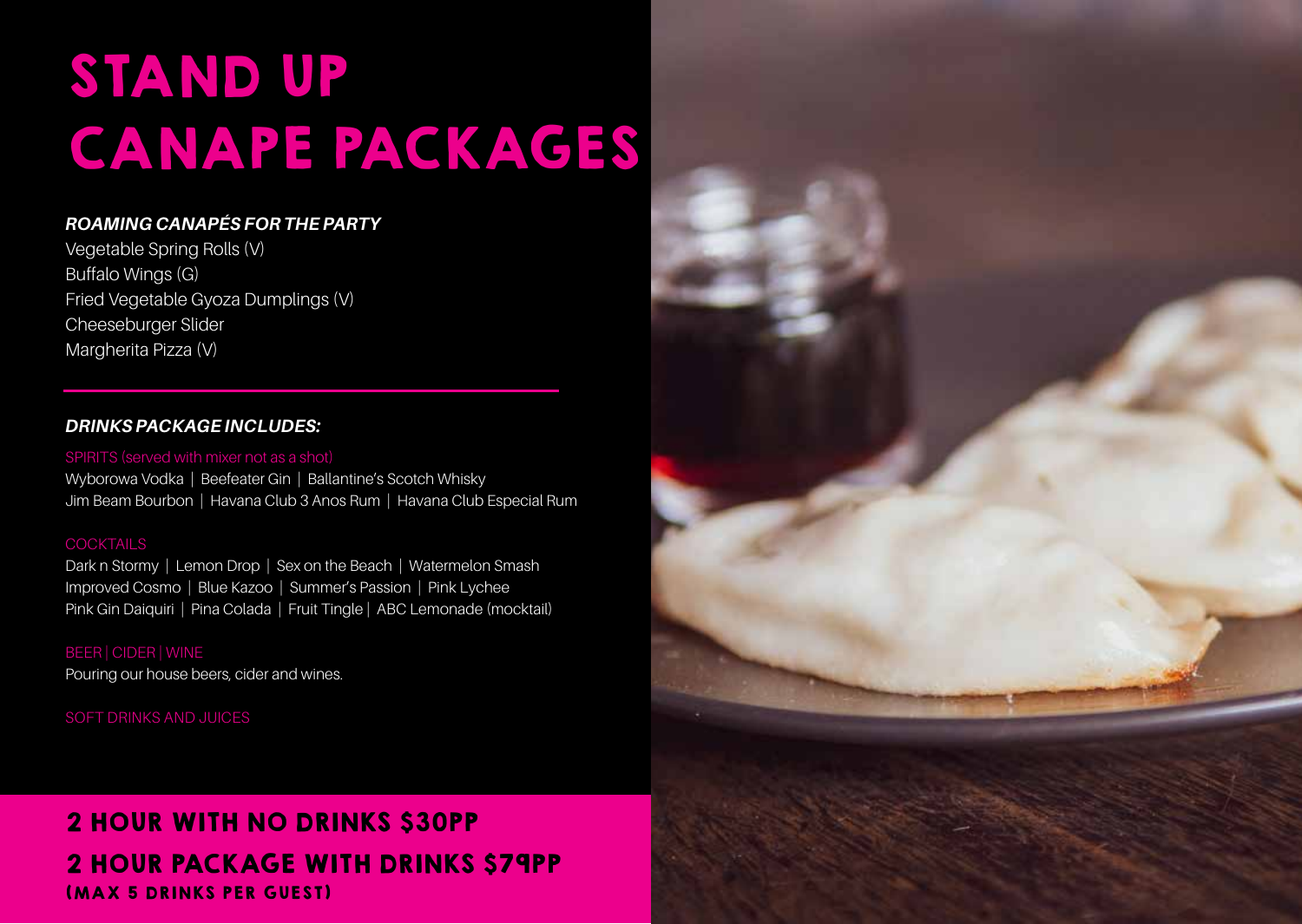## 3 COURSE SET MENU

### *SEATED INSIDE VENUE*

### *shared platter for the table*

pork gyoza dumplings | chilli squid | fried cauliflower (v) buffalo wings (g) | vegetarian spring rolls (v)

#### *main meal - choose one per person - all served with fries*

- American cheesburger & fries
- grass fed marinated steak & fries
- classic parma & fries
- margherita pizza 11 inch (v)

#### *dessert - alternate drop*

- homemade vanilla bean ice-cream(2 scoops)
- milk chocolate ganache with chantilly cream
- *VEGAN DESSERT OPTION strawberry sorbet (2 scoops)*

### *DRINKS PACKAGE INCLUDES:*

### SPIRITS (served with mixer not as a shot)

Wyborowa Vodka | Beefeater Gin | Ballantine's Scotch Whisky Jim Beam Bourbon | Havana Club 3 Anos Rum | Havana Club Especial Rum

### **COCKTAILS**

Dark n Stormy | Lemon Drop | Sex on the Beach | Watermelon Smash Improved Cosmo | Blue Kazoo | Summer's Passion | Pink Lychee Pink Gin Daiquiri | Pina Colada | Fruit Tingle | ABC Lemonade (mocktail)

Pouring our house beers, cider and wines.

SOFT DRINKS AND JUICES

### 2 HOUR WITH NO DRINKS \$45PP 2 HOUR PACKAGE WITH DRINKS \$79PP (MAX 5 DRINKS PER GUEST)